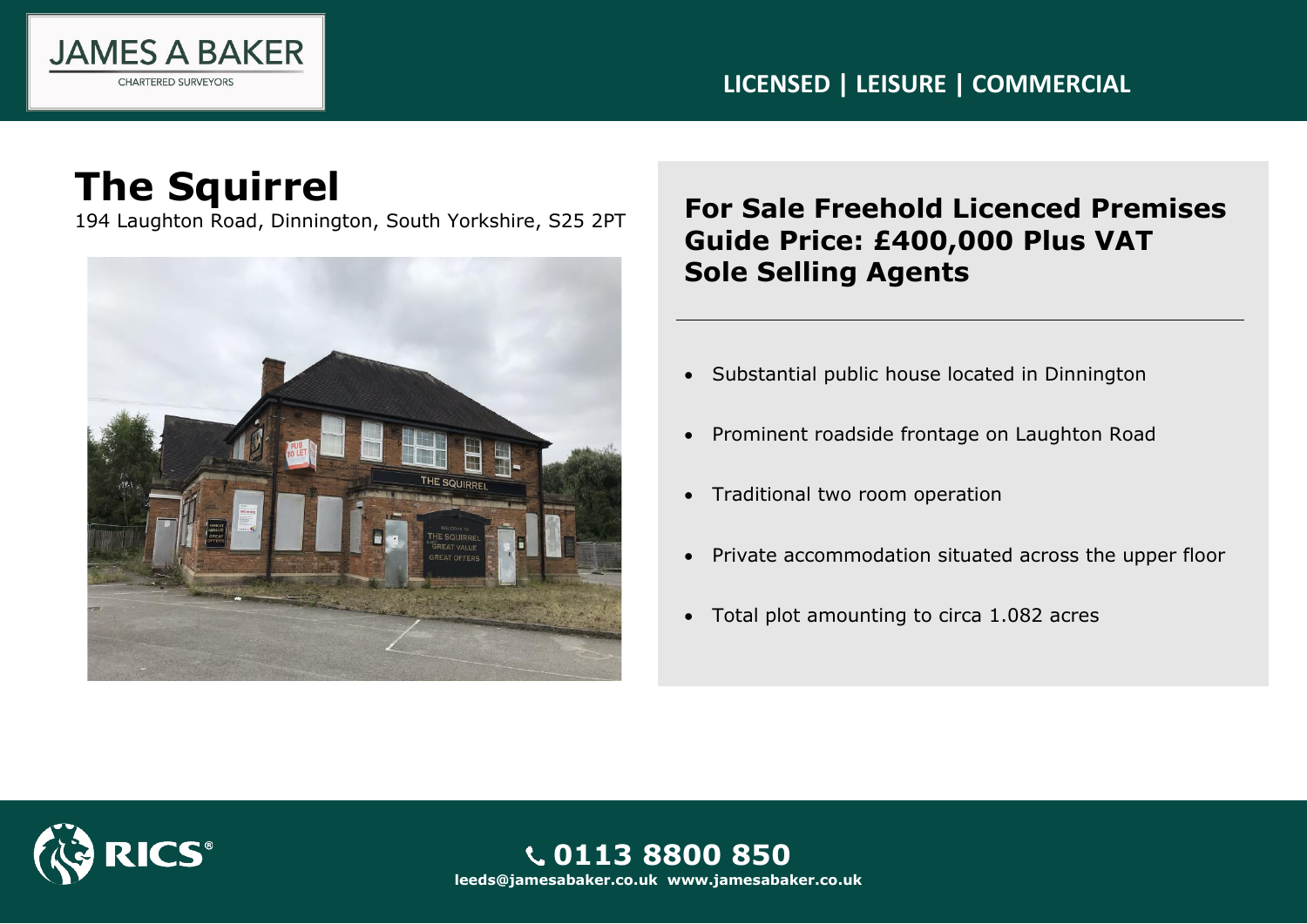# **The Squirrel**

**194 Laughton Road, Dinnington, South Yorkshire, S25 2PT**

## **For Sale Freehold Licenced Premises Guide Price: £400,000 Plus VAT Sole Selling Agents**







#### **Location**

Dinnington is a town located in south Yorkshire, situated approximately 12 miles east of Sheffield and 15 miles south of Doncaster, with a population of circa 10,000. The Squirrel is positioned in central Dinnington and fronts onto Laughton Road, connecting to the B6060 which is one of the main thoroughfares connecting Dinnington to nearby towns and villages . The site also benefits from close proximity to the M1 and A57, linking Dinnington to areas such as Worksop, Sheffield and Rotherham.

#### **Accommodation**

The Squirrel is a detached predominantly two storey property of brick construction which sits beneath a number of pitched and flat roofs.

The ground floor trade area is relatively open plan and is arranged as a two room operation set around a central servery comprising main bar/lounge area with perimeter and tiered seating areas, and former snooker/pool large games room to the rear.

Ancillary trade accommodation includes customer WC's with additional disabled facilities, small commercial kitchen, extensive basement cellarage and associated stores.

Private accommodation is spread across the first floor and comprises three bedrooms, kitchen, living room, bathroom and separate WC.

Externally and to the front of the premises is a large car park with space for up to 50 vehicles, whilst to the one side is an external decked trade area and the other a private owner's yard including bin stores.

Total ground floor GIA of approximately 3,950 square feet. The building sits on a total plot amounting to circa 1.082 acres.

**The Squirrel offers considerable scope for local public house operators and restaurateurs. We are advised by our client that they are seeking offers for continued use only.**

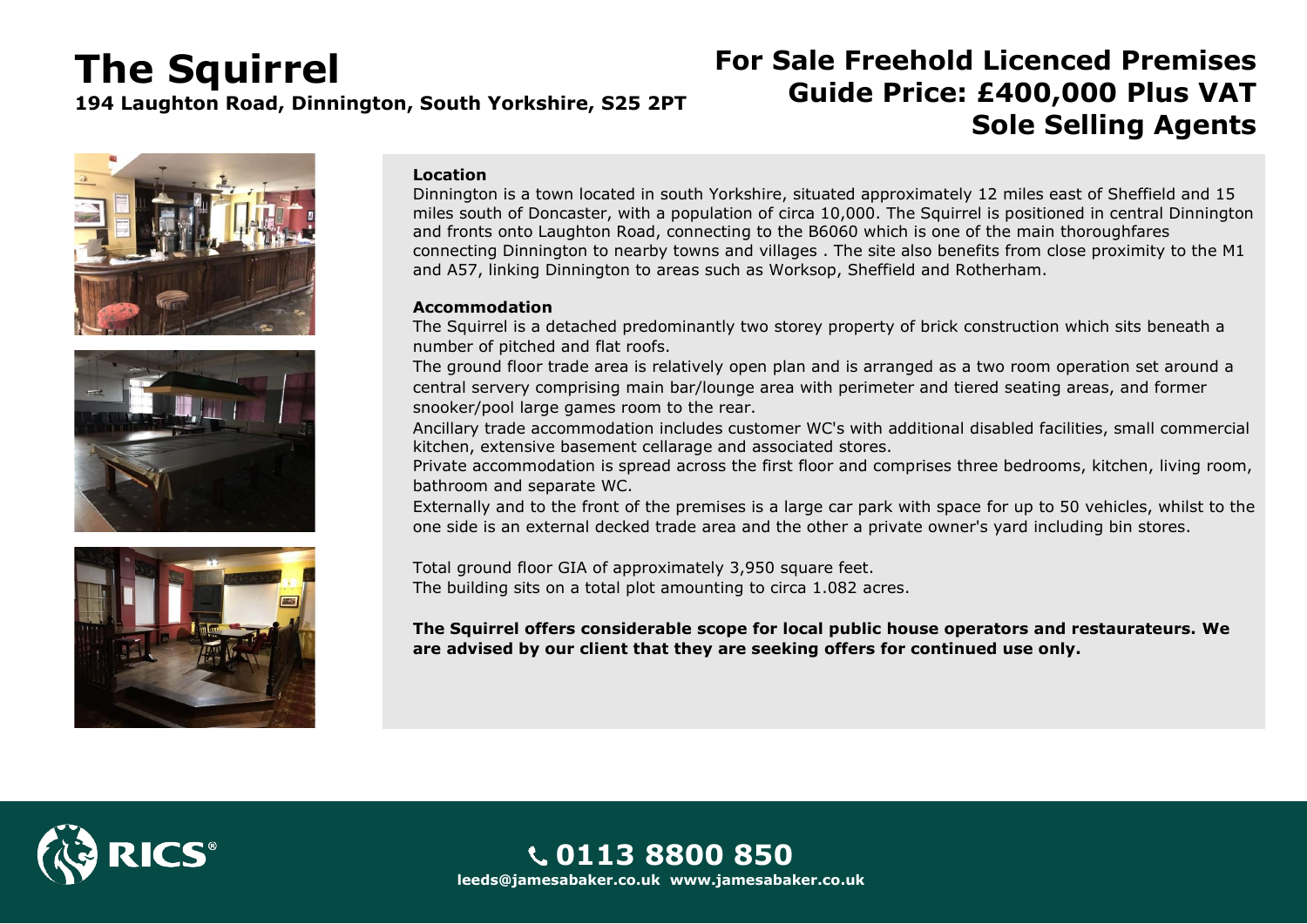## **The Squirrel**

**194 Laughton Road, Dinnington, South Yorkshire, S25 2PT**

## **For Sale Freehold Licenced Premises Guide Price: £400,000 Plus VAT Sole Selling Agents**



### **General Information**

#### *Rating*

The current Rateable Value is assessed at £11,500.

#### *Licences*

It is understood that the property currently possesses a Premises Licence.

#### *Services*

We are verbally advised that all mains services are connected to the property.

#### *Trading*

The premises are currently closed.

#### *Tenure*

The property is being sold freehold with vacant possession. We have been advised by our client that they are seeking offers for continued use only.

#### *Fixtures and Fittings*

The sale of the property will include trade fixtures and fittings which are in the absolute ownership of the Seller and in situ on completion. Any branded or leased items and any items owned by third parties will be excluded.

#### *Energy Performance Certificate*

An EPC has been requested.

#### *VAT*

VAT will be applicable on the sale of this property.

#### *Money Laundering Regulations*

As part of our obligations under the UK Money Laundering Regulations 2017, James A Baker will require any purchaser to provide proof of identity along with any other required documents.